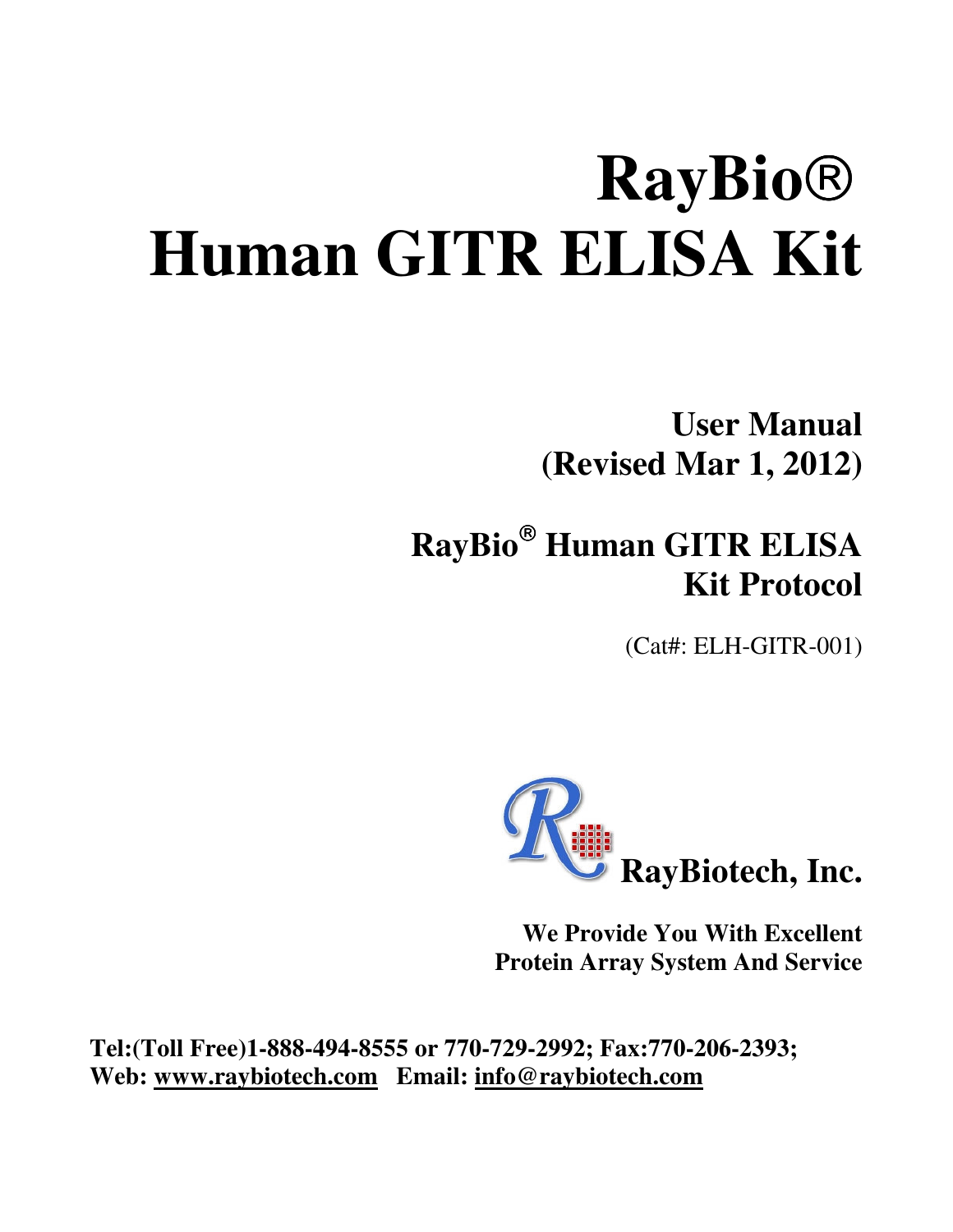

# **RayBio Human GITR ELISA Kit Protocol**

#### **TABLE OF CONTENTS**

| $\mathbf{I}$ .                      |                                |  |  |  |
|-------------------------------------|--------------------------------|--|--|--|
| II.                                 |                                |  |  |  |
| Ш.                                  |                                |  |  |  |
| IV.                                 | Additional Materials Required3 |  |  |  |
| V.                                  |                                |  |  |  |
| VI.                                 |                                |  |  |  |
|                                     |                                |  |  |  |
| <b>VIII.</b> Calculation of Results |                                |  |  |  |
| $\mathsf{A}$ .                      |                                |  |  |  |
| <b>B.</b>                           |                                |  |  |  |
|                                     |                                |  |  |  |
| $\mathbf{C}$ .                      |                                |  |  |  |
| D.                                  |                                |  |  |  |
| Ε.                                  |                                |  |  |  |
| IX.                                 |                                |  |  |  |
| $X_{\cdot}$                         |                                |  |  |  |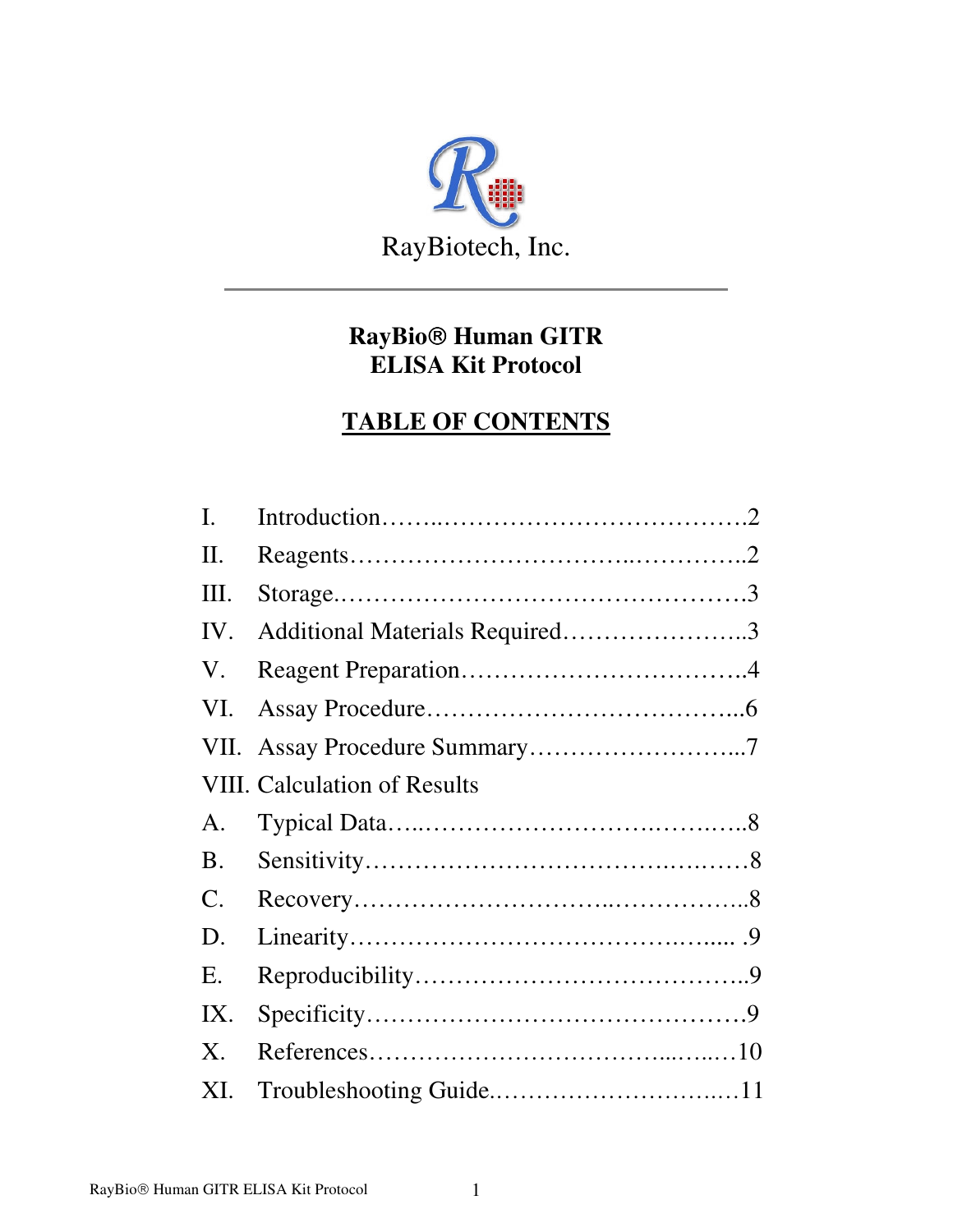# **I. INTRODUCTION**

 GITR (glucocorticoid induced tumor necrosis factor receptor family related gene) is a type-1 transmembrane protein of 228 amino acids belonging to the TNF and NGF receptor family of proteins. GITR is expressed in normal T-lymphocytes from thymus, spleen. Constitutive expression of a transfected GITR gene induces resistance to apoptosis induced by anti CD3 monoclonal antibodies. The human homolog of GITR is expressed in lymph node and peripheral blood leukocytes. Its expression is up-regulated in human peripheral mononuclear cells mainly after stimulation with antibodies against CD3 and CD28.

The RayBio<sup>®</sup> Human GITR ELISA (Enzyme-Linked Immunosorbent Assay) kit is an in vitro enzyme-linked immunosorbent assay for the quantitative measurement of human GITR in serum, plasma, cell culture supernatants and urine. This assay employs an antibody specific for human GITR coated on a 96-well plate. Standards and samples are pipetted into the wells and GITR present in a sample is bound to the wells by the immobilized antibody. The wells are washed and biotinylated anti-human GITR antibody is added. After washing away unbound biotinylated antibody, HRP-conjugated streptavidin is pipetted to the wells. The wells are again washed, a TMB substrate solution is added to the wells and color develops in proportion to the amount of GITR bound. The Stop Solution changes the color from blue to yellow, and the intensity of the color is measured at 450 nm.

#### **II. REAGENTS**

- 1. GITR Microplate (Item A): 96 wells (12 strips x 8 wells) coated with anti-human GITR.
- 2. Wash Buffer Concentrate (20x) (Item B): 25 ml of 20x concentrated solution.
- 3. Standards (Item C): 2 vials, recombinant human GITR.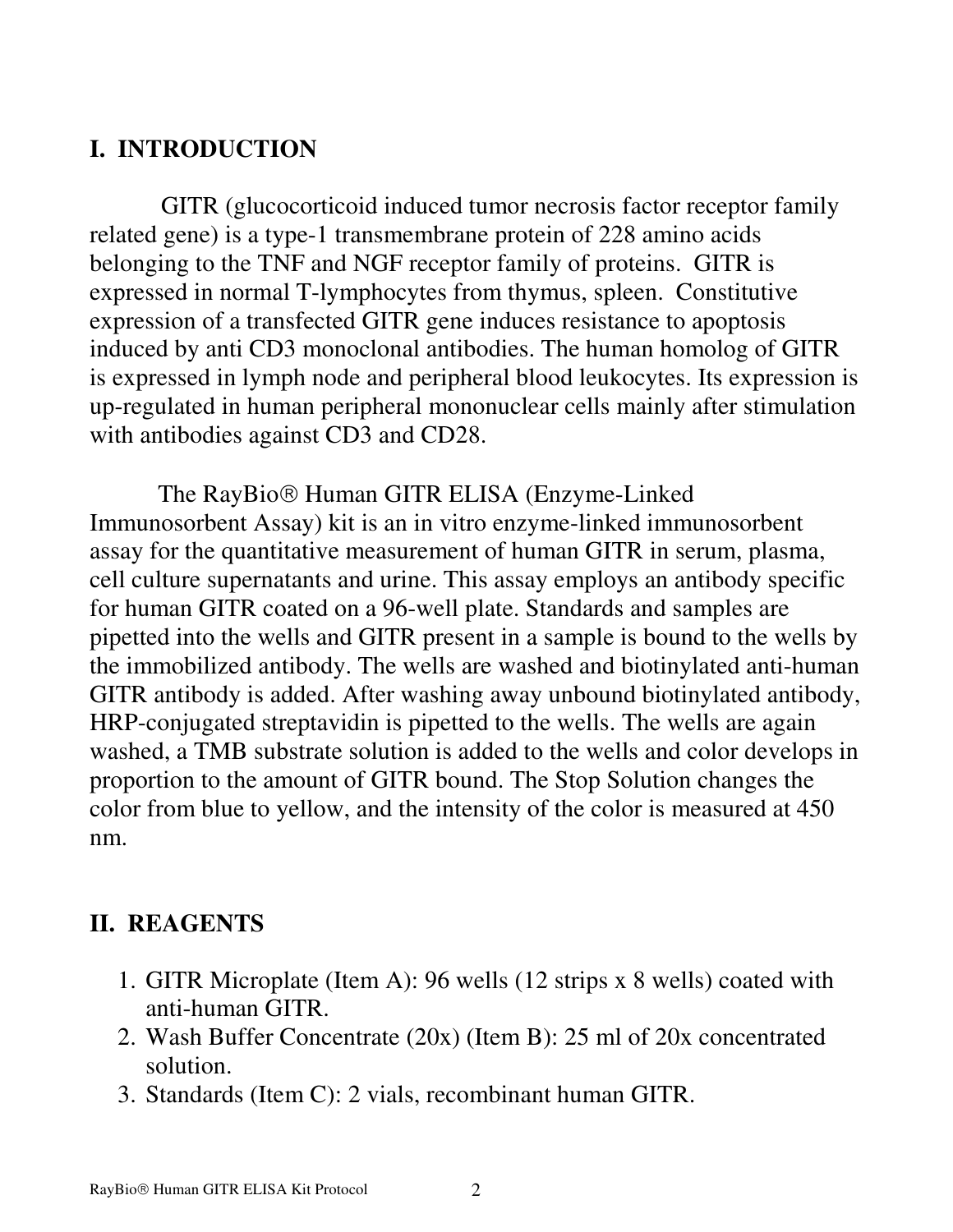- 4. Assay Diluent A (Item D): 30 ml, 0.09% sodium azide as preservative. For Standard/Sample (serum/plasma) diluent.
- 5. Assay Diluent B (Item E): 15 ml of 5x concentrated buffer. For Standard/Sample (cell culture medium/urine) diluent.
- 6. Detection Antibody GITR (Item F): 2 vial of biotinylated anti-human GITR (each vial is enough to assay half microplate).
- 7. HRP-Streptavidin Concentrate (Item G): 200 µl of 400x concentrated HRP-conjugated streptavidin.
- 8. TMB One-Step Substrate Reagent (Item H): 12 ml of 3,3',5,5' tetramethylbenzidine (TMB) in buffered solution.
- 9. Stop Solution (Item I): 8 ml of 0.2 M sulfuric acid.

# **III. STORAGE**

May be stored for up to 6 months at  $2^{\circ}$  to  $8^{\circ}$ C from the date of shipment. Standard (recombinant protein) should be stored at  $-20^{\circ}$ C or  $-80$  $\rm{^{\circ}C}$  (recommended at –80  $\rm{^{\circ}C}$ ) after reconstitution. Opened Microplate Wells or reagents may be store for up to 1 month at  $2^{\circ}$  to  $8^{\circ}$ C. Return unused wells to the pouch containing desiccant pack, reseal along entire edge. Note: the kit can be used within one year if the whole kit is stored at **-**20<sup>o</sup>C. Avoid repeated freeze-thaw cycles.

#### **IV. ADDITIONAL MATERIALS REQUIRED**

- 1 Microplate reader capable of measuring absorbance at 450 nm.
- 2 Precision pipettes to deliver 2 µl to 1 ml volumes.
- 3 Adjustable 1-25 ml pipettes for reagent preparation.
- 4 100 ml and 1 liter graduated cylinders.
- 5 Absorbent paper.
- 6 Distilled or deionized water.
- 7 Log-log graph paper or computer and software for ELISA data analysis.
- 8 Tubes to prepare standard or sample dilutions.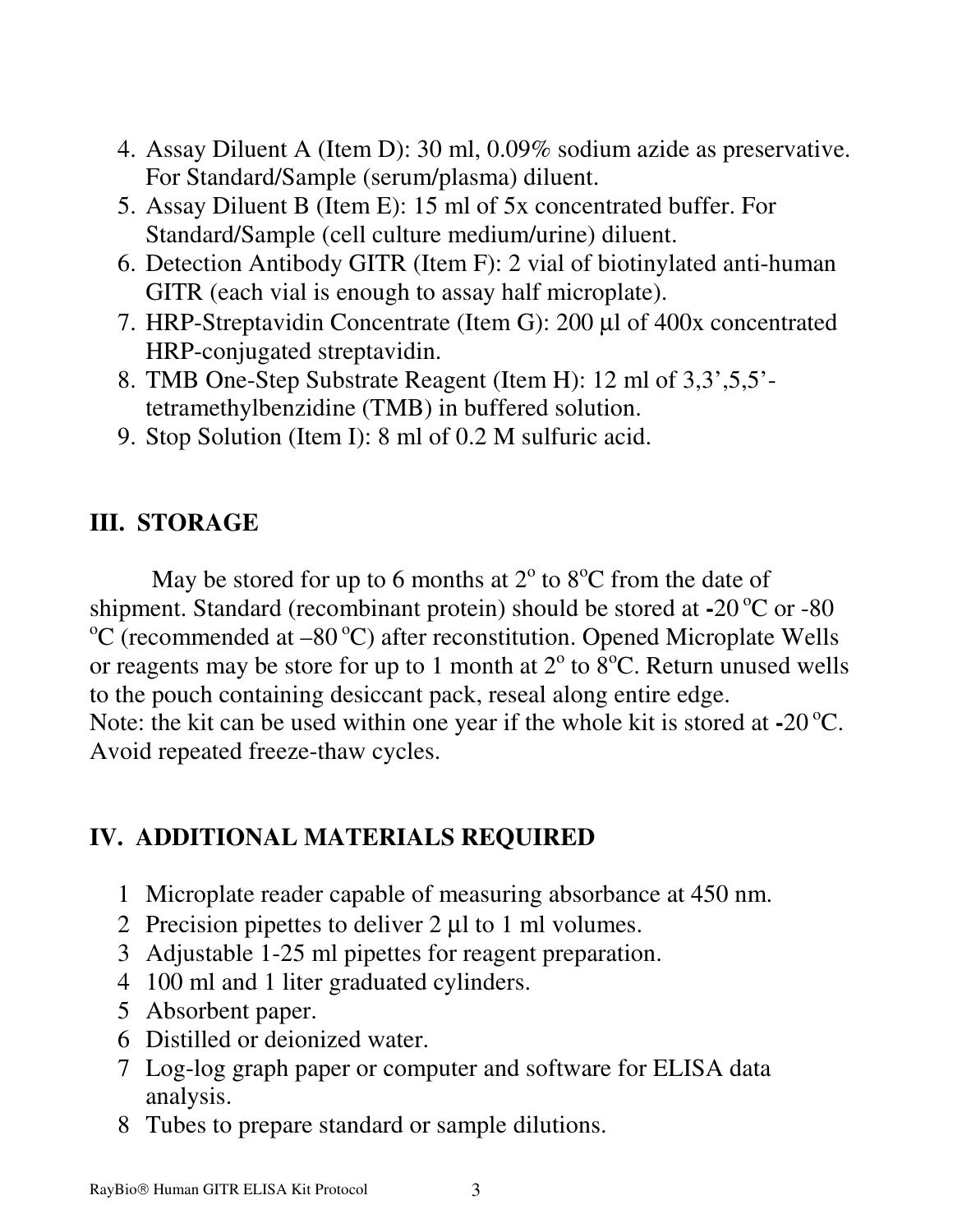#### **V. REAGENT PREPARATION**

- 1. Bring all reagents and samples to room temperature (18 25°C) before use.
- 2. Sample dilution: If your samples need to be diluted, Assay Diluent A (Item D) should be used for dilution of serum/plasma samples. 1x Assay Diluent B (Item E) should be used for dilution of culture supernatants and urine.

Suggested dilution for normal serum/plasma: 2 fold\*.

- \*Please note that levels of the target protein may vary between different specimens. Optimal dilution factors for each sample must be determined by the investigator.
- 3. Assay Diluent B should be diluted 5-fold with deionized or distilled water.
- 4. Preparation of standard: **Briefly spin the vial of Item C** and then add 400 µl Assay Diluent A (for serum/plasma samples) or 1x Assay Diluent B (for cell culture medium and urine, Assay Diluent B should be diluted 5-fold with deionized or distilled water before use) into Item C vial to prepare a 100 ng/ml standard. **Dissolve the powder thoroughly by a gentle mix.** Add 60 µl GITR standard from the vial of Item C, into a tube with 540 µl Assay Diluent A or 1x Assay Diluent B to prepare a 10,000 pg/ml stock standard solution. Pipette 400 µl Assay Diluent A or 1x Assay Diluent B into each tube. Use the stock standard solution to produce a dilution series (shown below). Mix each tube thoroughly before the next transfer. Assay Diluent A or 1x Assay Diluent B serves as the zero standard (0 pg/ml).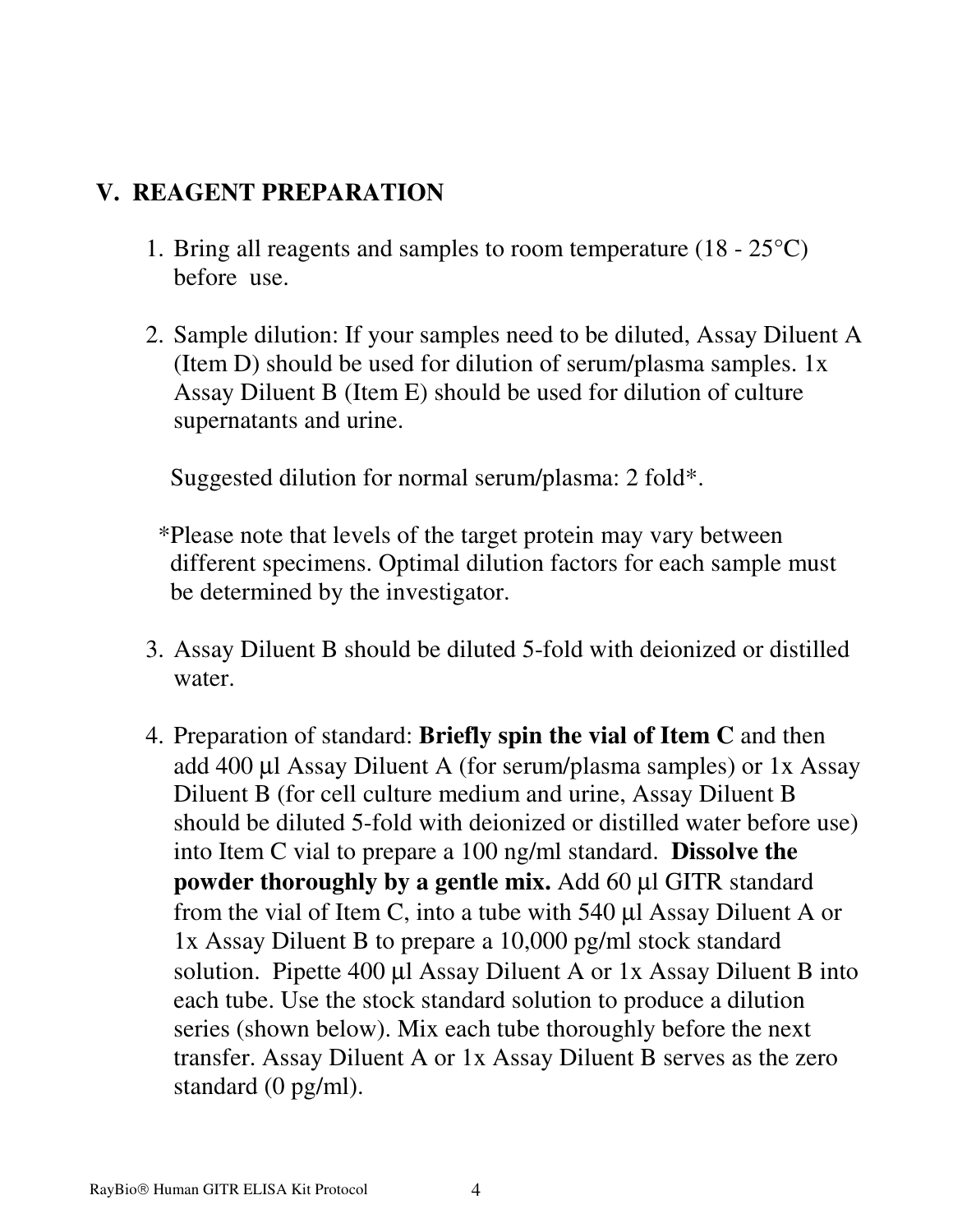

- 5. If the Wash Concentrate (20x) (Item B) contains visible crystals, warm to room temperature and mix gently until dissolved. Dilute 20 ml of Wash Buffer Concentrate into deionized or distilled water to yield 400 ml of 1x Wash Buffer.
- 6. Briefly spin the Detection Antibody vial (Item F) before use. Add 100 µl of 1x Assay Diluent B into the vial to prepare a detection antibody concentrate. Pipette up and down to mix gently (the concentrate can be stored at  $4^{\circ}$ C for 5 days). The detection antibody concentrate should be diluted 80-fold with 1x Assay Diluent B and used in step 4 of Part VI Assay Procedure.
- 7. Briefly spin the HRP-Streptavidin concentrate vial (Item G) and pipette up and down to mix gently before use. HRP- Streptavidin concentrate should be diluted 400-fold with 1x Assay Diluent B.

 *For example: Briefly spin the vial (Item G) and pipette up and down to mix gently .* A*dd 35* µ*l of HRP-Streptavidin concentrate into a tube with 14 ml 1x Assay Diluent B to prepare a final 400 fold diluted HRP-Streptavidin solution (don't store the diluted solution for next day use). Mix well.*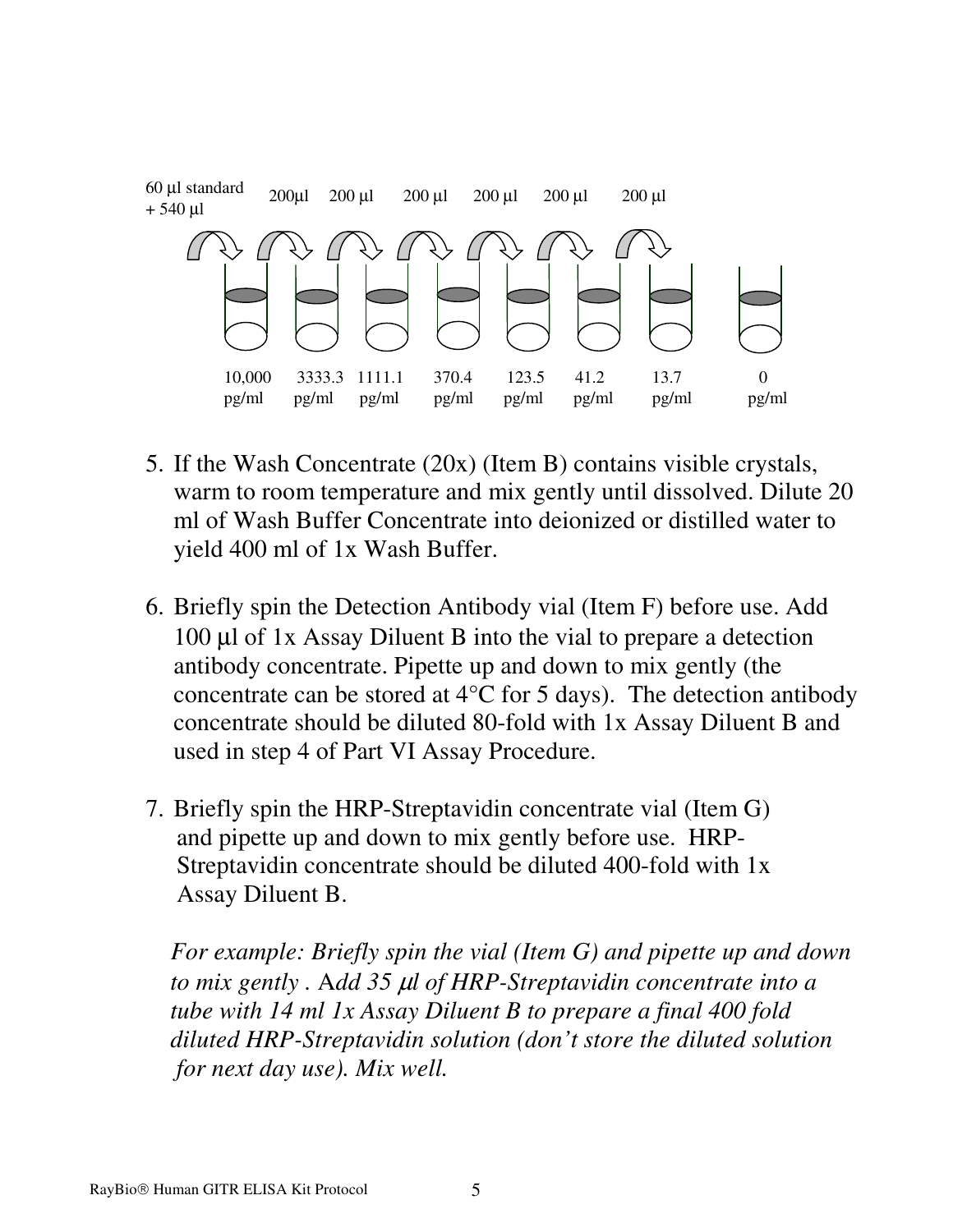# **VI. ASSAY PROCEDURE:**

- 1. Bring all reagents and samples to room temperature  $(18 25^{\circ}C)$  before use. It is recommended that all standards and samples be run at least in duplicate.
- 2. Add 100 µl of each standard (see Reagent Preparation step 2) and sample into appropriate wells. Cover well and incubate for 2.5 hours at room temperature or over night at 4°C with gentle shaking.
- 3. Discard the solution and wash 4 times with 1x Wash Solution. Wash by filling each well with Wash Buffer  $(300 \mu l)$  using a multi-channel Pipette or autowasher. Complete removal of liquid at each step is essential to good performance. After the last wash, remove any remaining Wash Buffer by aspirating or decanting. Invert the plate and blot it against clean paper towels.
- 4. Add 100 µl of 1x prepared biotinylated antibody (Reagent Preparation step 6) to each well. Incubate for 1 hour at room temperature with gentle shaking.
- 5. Discard the solution. Repeat the wash as in step 3.
- 6. Add 100 µl of prepared Streptavidin solution (see Reagent Preparation step 7) to each well. Incubate for 45 minutes at room temperature with gentle shaking.
- 7. Discard the solution. Repeat the wash as in step 3.
- 8. Add 100 µl of TMB One-Step Substrate Reagent (Item H) to each well. Incubate for 30 minutes at room temperature in the dark with gentle shaking.
- 9. Add 50 µl of Stop Solution (Item I) to each well. Read at 450 nm immediately.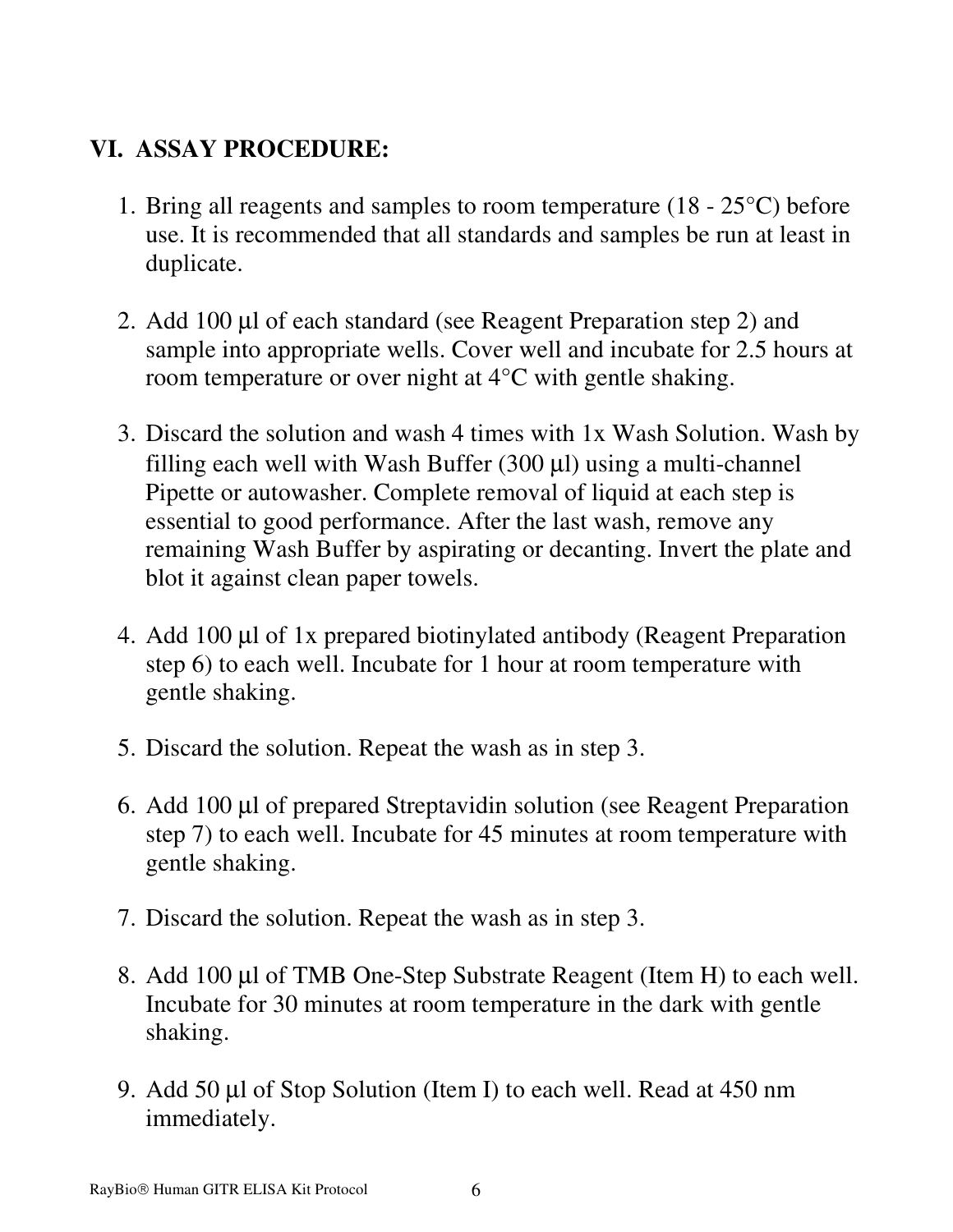#### **VII. ASSAY PROCEDURE SUMMARY**

1. Prepare all reagents, samples and standards as instructed.

JĻ

- 2. Add 100 µl standard or sample to each well. Incubate 2.5 hours at room temperature or over night at  $4^{\circ}C$ .  $\prod$
- 3. Add 100 µl prepared biotin antibody to each well. Incubate 1 hour at room temperature.
- 4. Add 100 µl prepared Streptavidin solution. Incubate 45 minutes at room temperature.
- 5. Add 100 µl TMB One-Step Substrate Reagent to each well. Incubate 30 minutes at room temperature.

JĻ

 $\prod$ 

JĻ

6. Add 50 µl Stop Solution to each well. Read at 450 nm immediately.

# **VIII. CALCULATION OF RESULTS**

Calculate the mean absorbance for each set of duplicate standards, controls and samples, and subtract the average zero standard optical density. Plot the standard curve on log-log graph paper or using Sigma plot software, with standard concentration on the x-axis and absorbance on the y-axis. Draw the best-fit straight line through the standard points.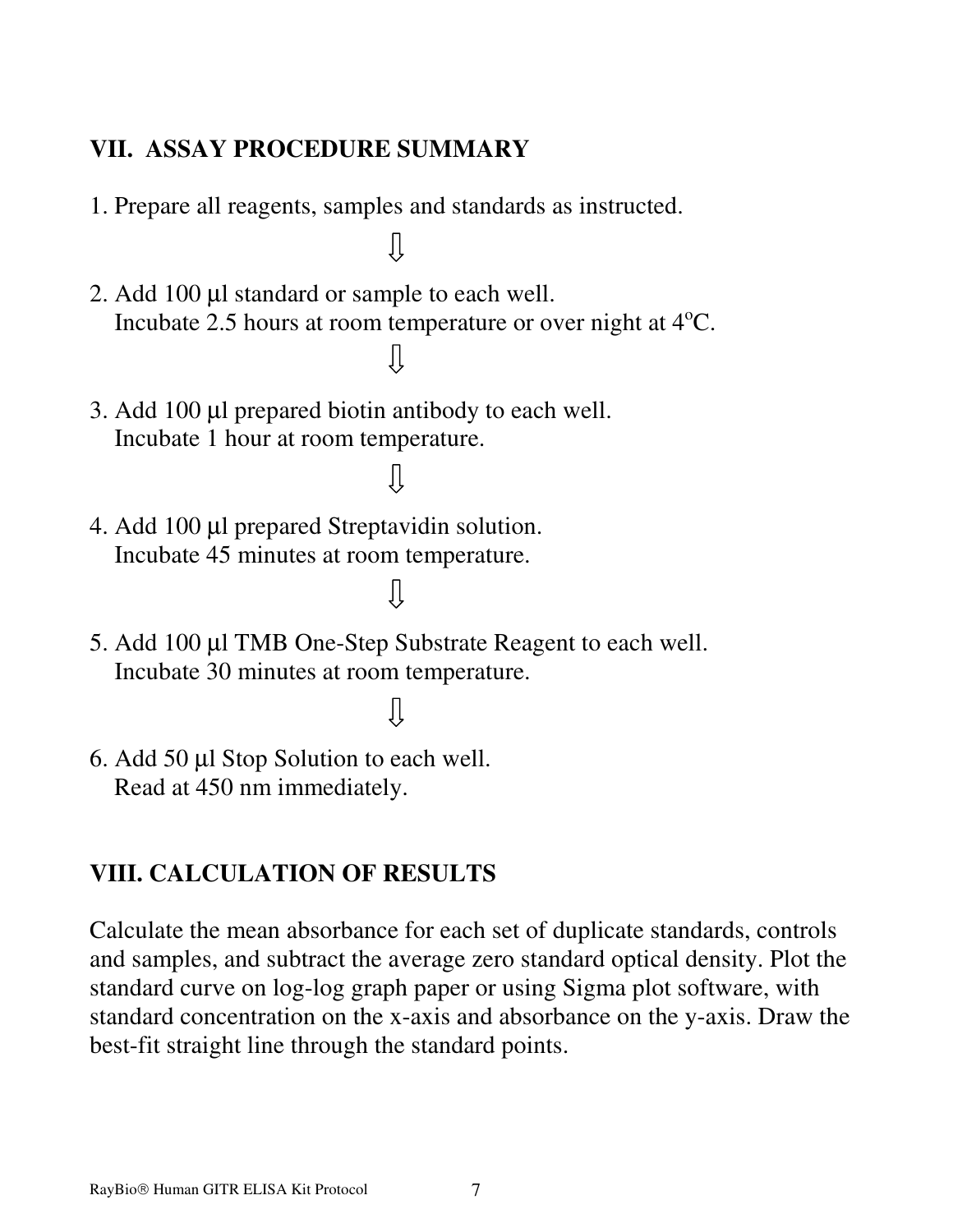# **A. TYPICAL DATA**

These standard curves are for demonstration only. A standard curve must be run with each assay.



#### **B. SENSITIVITY**

The minimum detectable dose of GITR is typically less than 15 pg/ml.

#### **C. RECOVERY**

Recovery was determined by spiking various levels of recombinant human GITR into normal human serum, plasma and cell culture media. Mean recoveries are as follows:

| Sample Type        | Average % Recovery | Range $(\%)$ |
|--------------------|--------------------|--------------|
| Serum              | 94.18              | 83-104       |
| Plasma             | 92.75              | 82-102       |
| Cell culture media | 95.69              | 84-105       |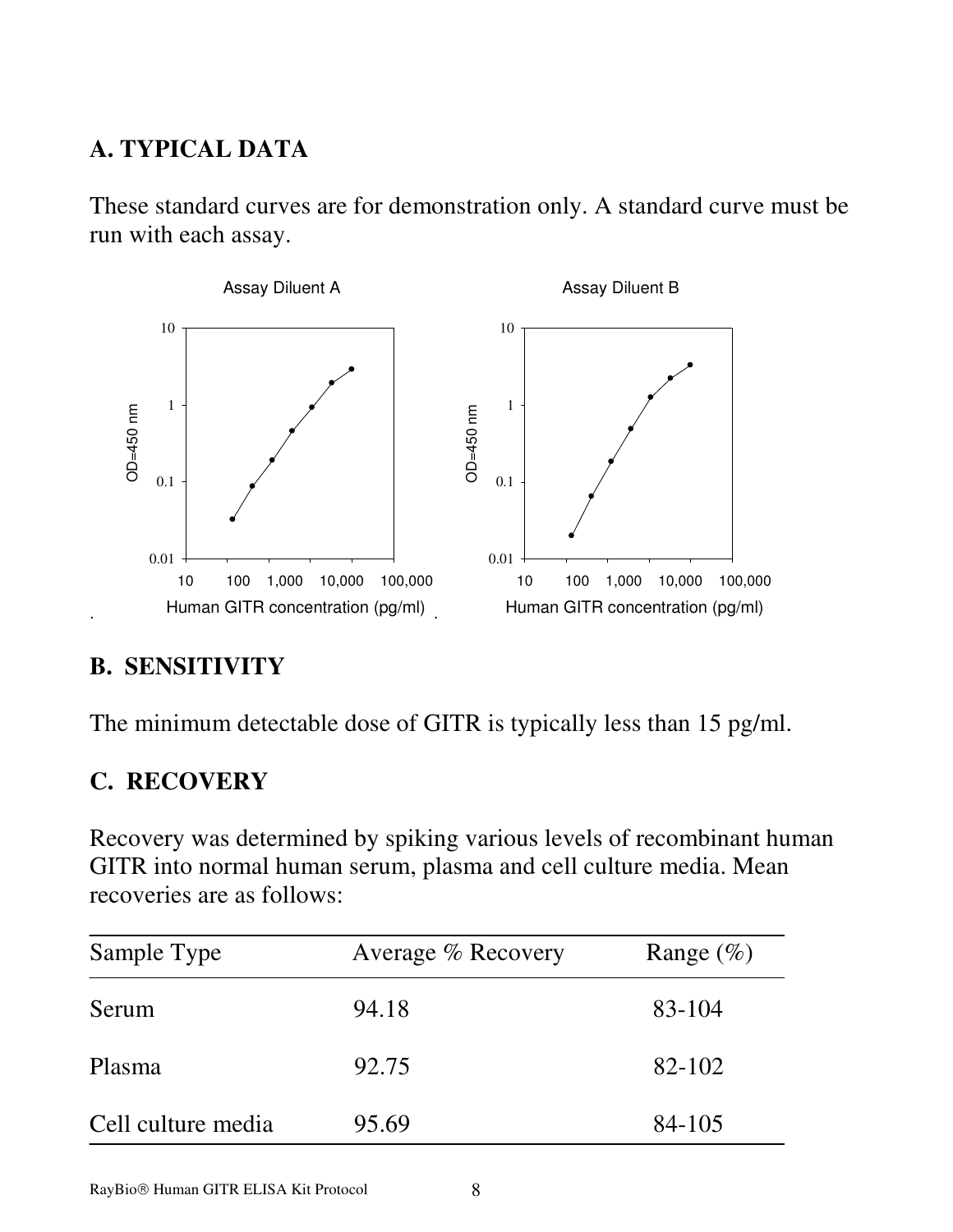#### **D. LINEARITY**

| Sample Type |                       | Serum  | Plasma | Cell Culture Media |
|-------------|-----------------------|--------|--------|--------------------|
| 1:2         | Average % of Expected | 89     | 90     | 95                 |
|             | Range $(\% )$         | 82-102 | 83-103 | 84-104             |
| 1:4         | Average % of Expected | 86     | 85     | 89                 |
|             | Range $(\% )$         | 82-101 | 82-102 | 83-102             |
| 1:8         | Average % of Expected | 84     | 86     | 92                 |
|             | Range $(\%)$          | 81-101 | 82-102 | 83-103             |

#### **E. REPRODUCIBILITY**

Intra-Assay: CV<10% Inter-Assay: CV<12%

#### **IX. SPECIFICITY**

Cross Reactivity: This ELISA kit shows no cross-reactivity with any of the cytokines tested *(e.g*., human Angiogenin, BDNF, BLC, ENA-78, FGF-4, IL-1α, IL-1β, IL-2, IL-3, IL-4, IL-5, IL-7, IL-8, IL-9, IL-10, IL-11, IL-12 p70, IL-12 p40, IL-13, IL-15, IL-309, IP-10, G-CSF, GM-CSF, IFN-γ, Leptin, MCP-1, MCP-2, MCP-3, MDC, MIP-1 $\alpha$ , MIP-1 $\beta$ , MIP-1 $\delta$ , PARC, PDGF, RANTES, SCF, TARC, TGF-β, TIMP-1, TIMP-2, TNF-α, TNF-β, TPO, VEGF).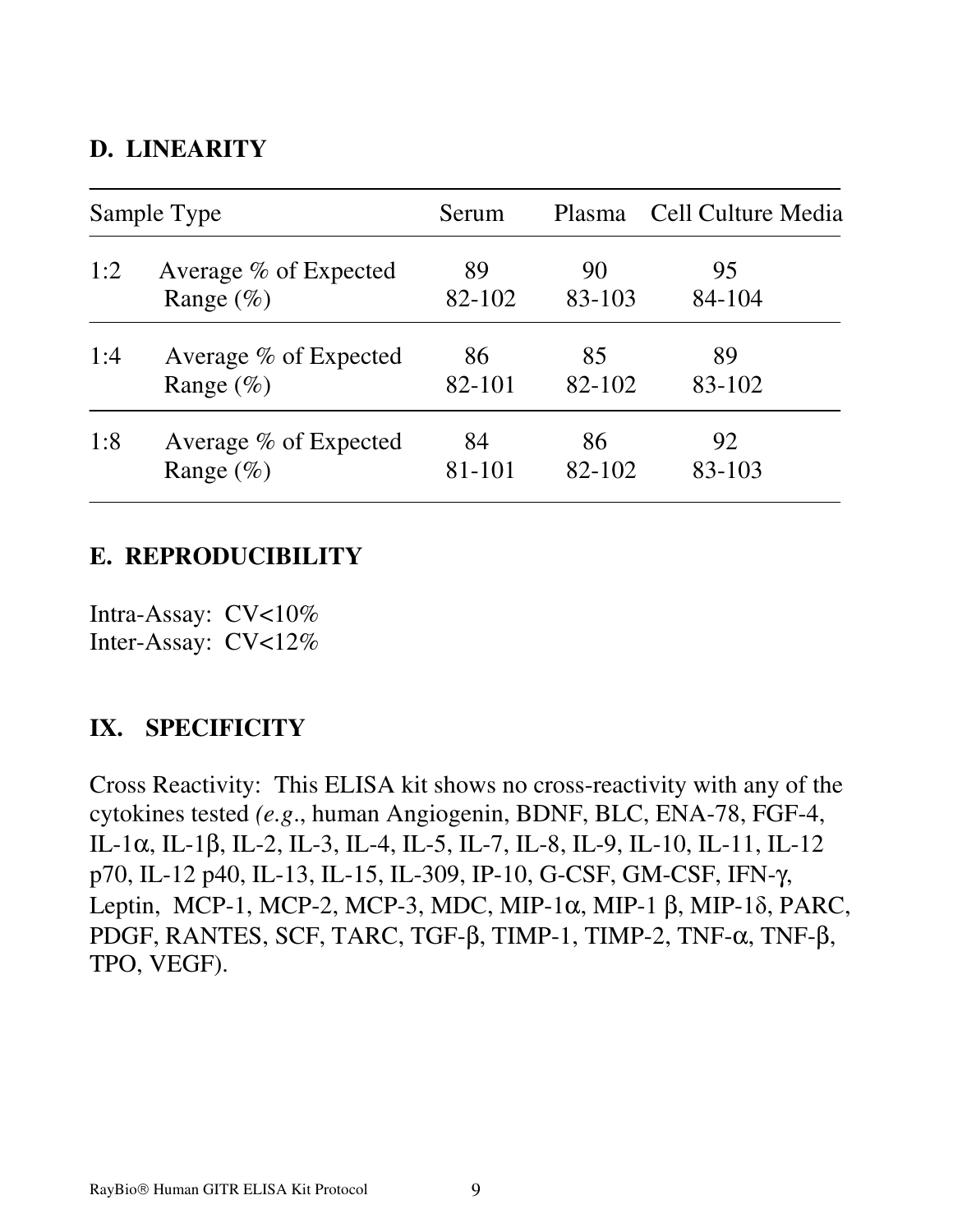# **X. REFERENCES**

- 1. **Gurney AL et al.** Identification of a new member of the tumor necrosis factor family and its receptor, a human ortholog of mouse GITR. Current Biology 9(4): 215-8 (1999).
- 2. **Kwon B et al.** Identification of a novel activation-inducible protein of the tumor necrosis factor receptor superfamily and its ligand. Journal of Biological Chemistry 274(10): 6056-61 (1999).
- 3. **Nocentini G et al.** A new member of the tumor necrosis factor nerve growth factor receptor family inhibits t cell receptor induced apoptosis. Proceedings of the National Academy of Science (USA) 94(12): 6216- 6221 (1997).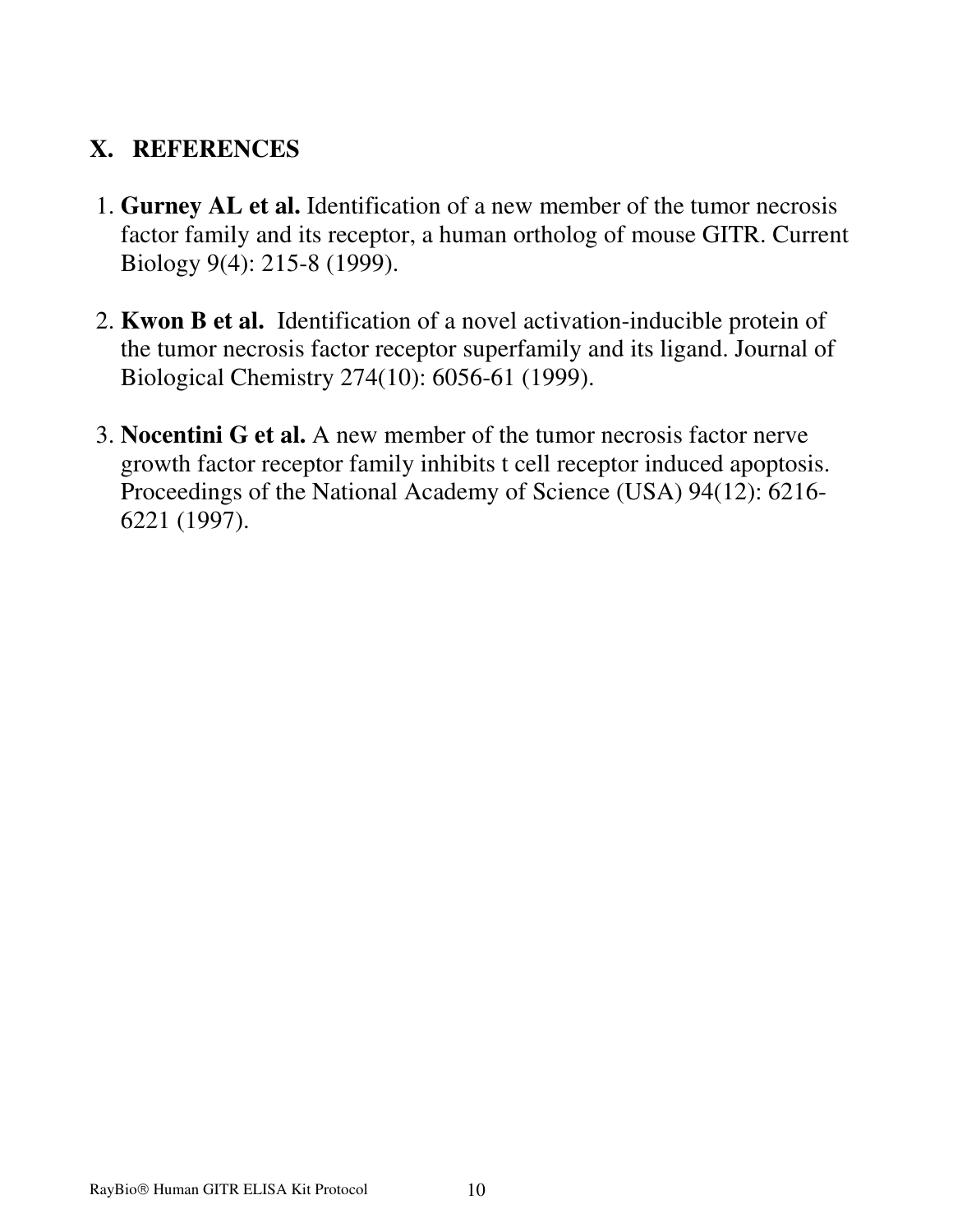# **XI. TROUBLESHOOTING GUIDE**

| <b>Problem</b>            | Cause                                                    | <b>Solution</b>                                                                                                                               |
|---------------------------|----------------------------------------------------------|-----------------------------------------------------------------------------------------------------------------------------------------------|
| 1. Poor standard<br>curve | 1. Inaccurate pipetting                                  | 1. Check pipettes                                                                                                                             |
|                           | 2. Improper standard<br>dilution                         | 2. Ensure a brief spin<br>of Item C and<br>dissolve the powder<br>thoroughly by a<br>gentle mix.                                              |
| 2. Low signal             | 1. Too brief incubation<br>times                         | 1. Ensure sufficient<br>incubation time;<br>assay procedure<br>step 2 may change<br>to over night                                             |
|                           | 2. Inadequate reagent<br>volumes or improper<br>dilution | 2. Check pipettes and<br>ensure correct<br>preparation                                                                                        |
| 3. Large CV               | 1. Inaccurate pipetting                                  | 1. Check pipettes                                                                                                                             |
| 4. High background        | 1. Plate is insufficiently<br>washed                     | 1. Review the manual<br>for proper wash. If<br>using a plate<br>washer, check that<br>all ports are<br>unobstructed.                          |
|                           | 2. Contaminated wash<br>buffer                           | 2. Make fresh wash<br>buffer                                                                                                                  |
| 5. Low sensitivity        | 1. Improper storage of the<br><b>ELISA kit</b>           | 1. Store your standard<br>$at < -20^{\circ}$ C after<br>reconstitution,<br>others at 4 °C. Keep<br>substrate solution<br>protected from light |
|                           | 2. Stop solution                                         | 2. Stop solution should<br>be added to each<br>well before measure                                                                            |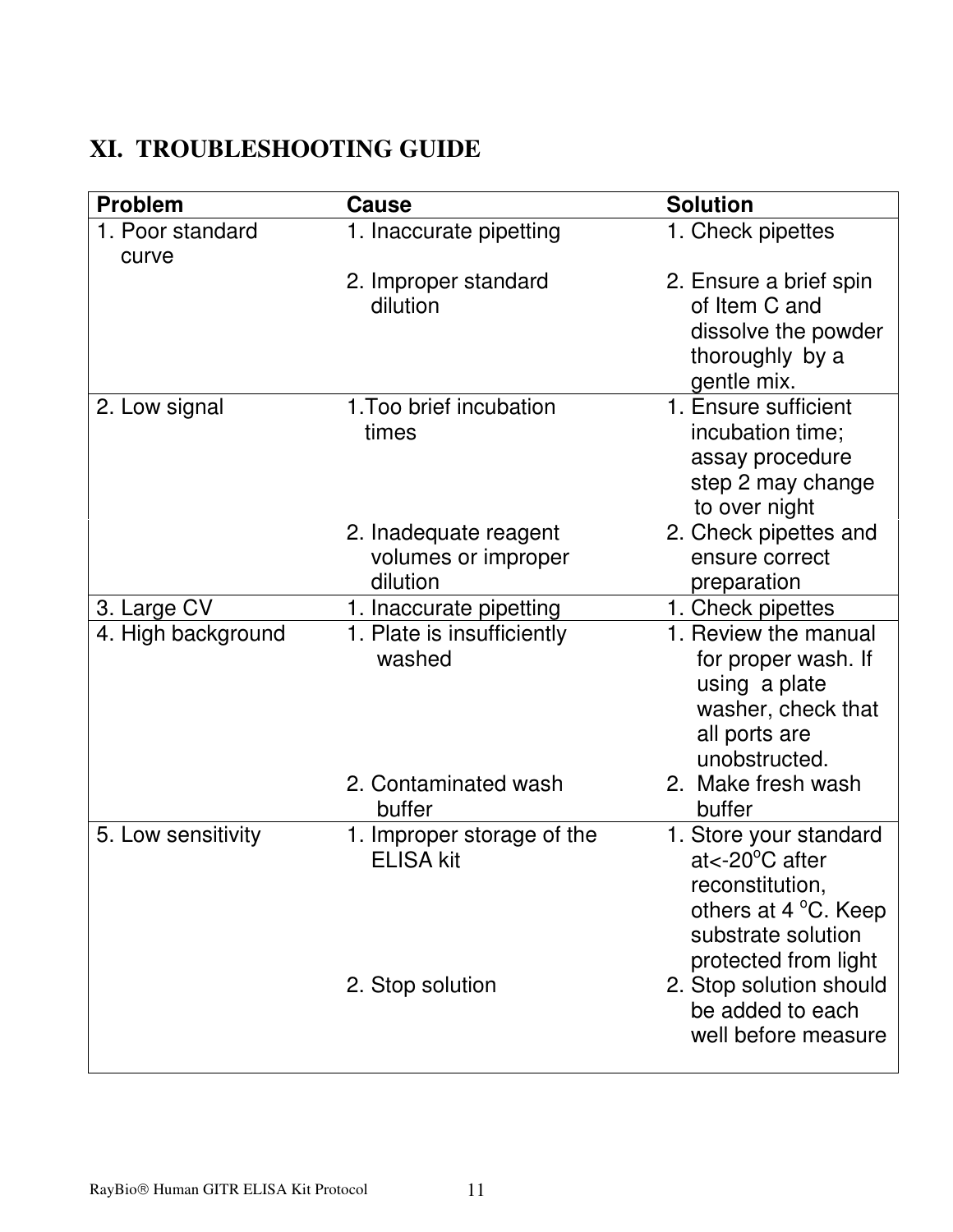RayBio® ELISA kits:

Over 80 ELISA kits, custom ELISA kit choose from over 300 list visit www.raybiotech.com for details.